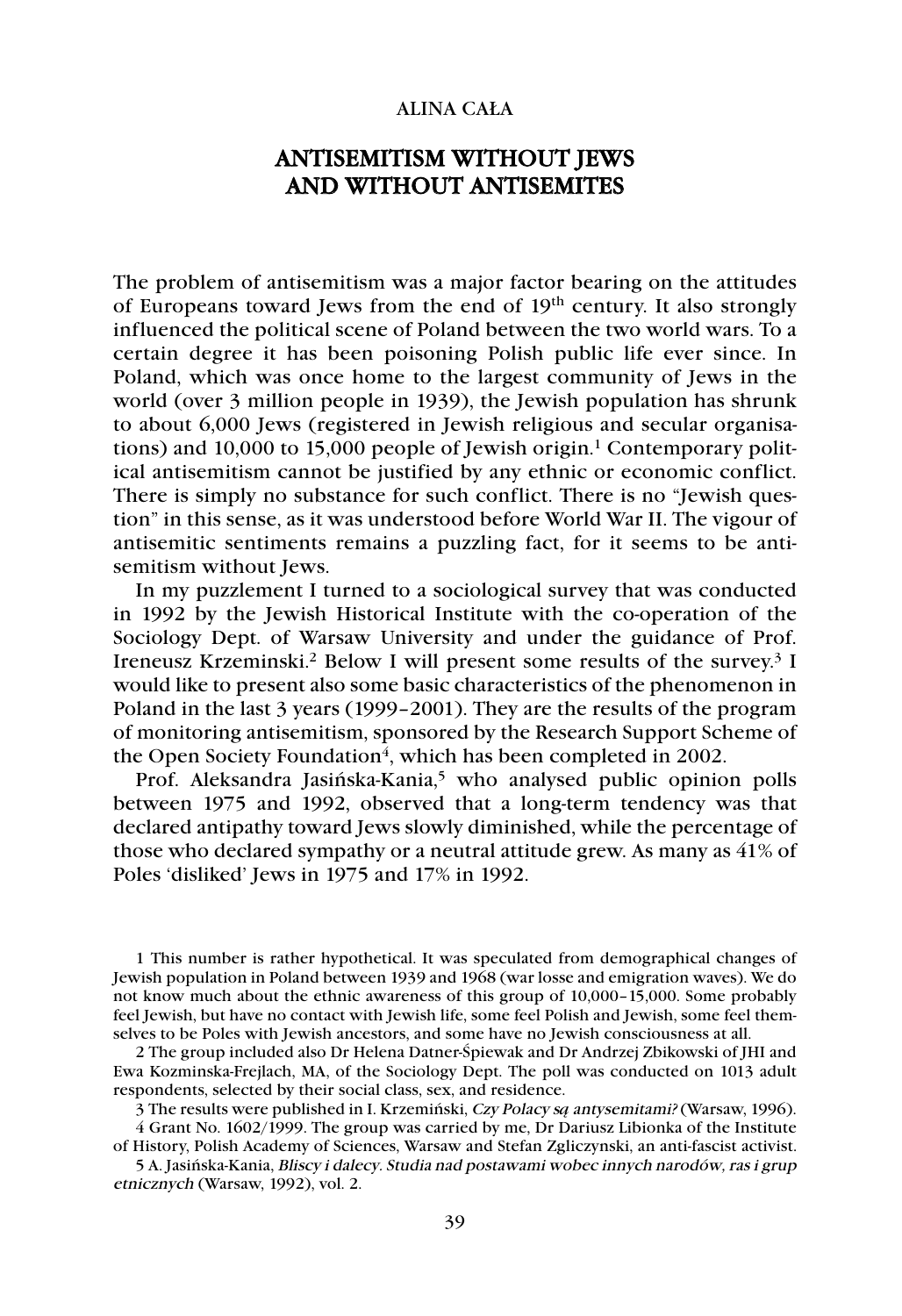The scale of antipathy in 1975 was: 1. Germans (60%) 2. Jews (41%) 3. Roma (39%) 4. Arabs (11%)

By 1992 the figures had changed and looked quite similar to the results of surveys in France and Germany: 6

1. Roma (47%)

2. Arabs (34%)

3. Germans (32%)

4. Jews (17%)

The lowest level of declared antipathy toward Jews in Poland was observed in 1987 (16%), while it rapidly went up in the years 1988–1990 (19%, 21%, 20%). There was a decreasing trend in the following years, while from 1992 the level has remained stable at between 17% and 20%.

The "jump" in declarations of "dislike" observed in 1988–90 probably reflected the social frustration and fears connected with the collapse of communism and the transformation of the political system in Poland. The postulates of the most influential liberal opposition in Poland were 'privatisation' and 're-privatisation' of nationalised property, like factories, houses and plots. The people who were working and living in them felt threatened by the possibility of losing their jobs and housing. Before the war many factories and houses belonged to ethnic Germans and Jews, and this was the reason for the sudden increase in declared antipathy toward those two nationalities. There was even a wave of 'Judeophobia' observed during this period. Many people feared that "Jews would come back and take over the factories" or even that they would throw out people from the small-town cottages (which used to belong to Jews before the Holocaust) on to the streets. Those fears showed the trauma of Polish people who had witnessed the Holocaust and who had suppressed their feelings of guilt for profiting from the destruction of the Jews.

Such fears were easy targets for political manipulation – and some politicians took advantage of this (even Wałęsa). This was also a time of political formation7 – and antisemitic parties also wanted to find their place on the political map. It was their activity that probably stabilised the level of declared antipathy in the following years and broke the previous tendency for an increasing percentage of people declaring sympathy toward Jews. The readiness of Polish voters to submit to such manipulation is not clear.

6 Of course, in Germany we cannot have Germans at the top of the list of dislike, but in both countries Roma and Arabs are at the top, and Jews are on 4–6 position. See: Antisemitismus in der politischen Kultur seit 1945, ed. W. Bergman and R. Erb Reiner (Opladen, 1990).

7 The law is very liberal as far as the legalisation of a political party is concerned. The court can only check the legal side of the statute and practically has no possibility of delegalisation.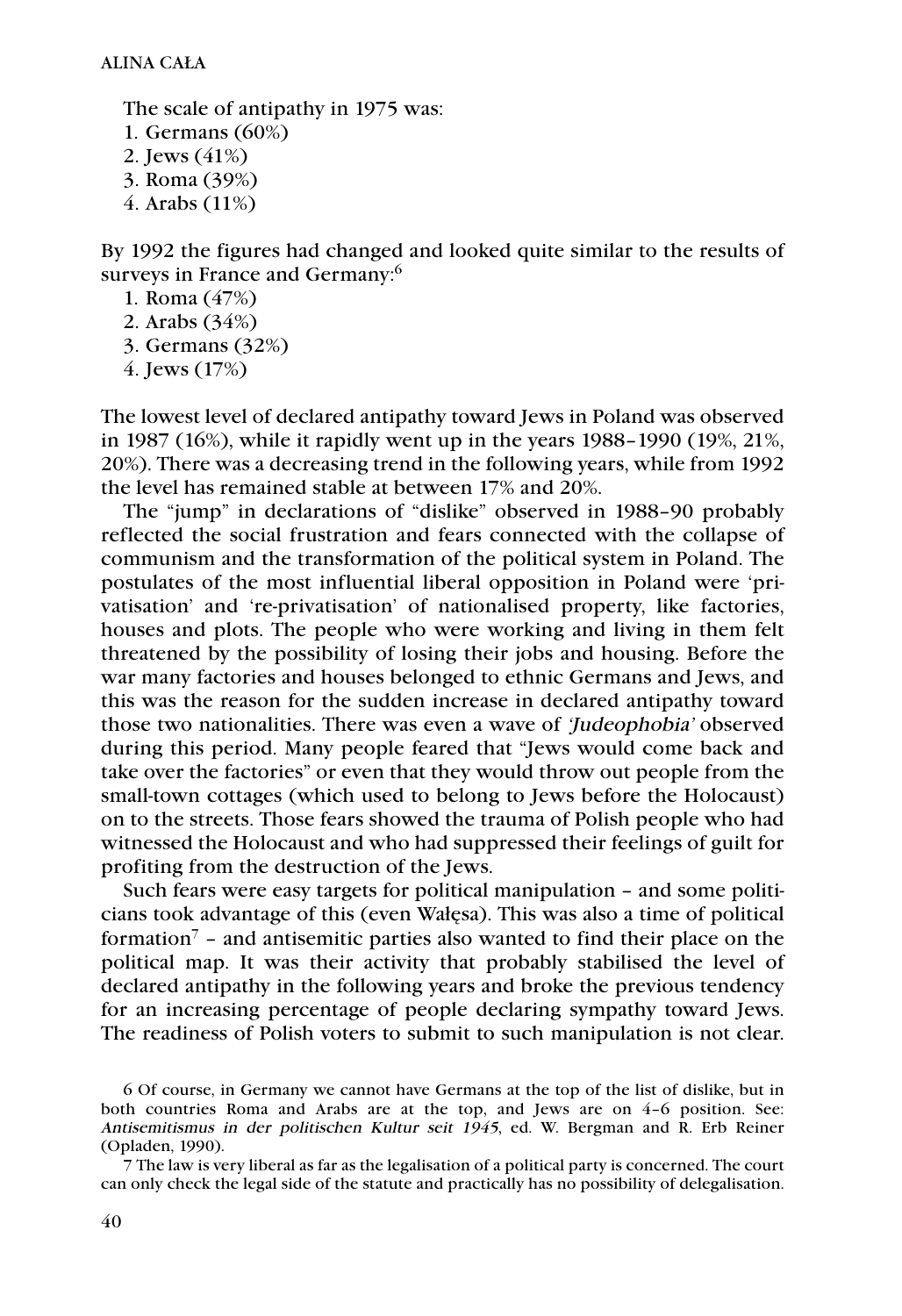Not a single party with an openly antisemitic program reached the required minimum of votes to win any seat in the Polish Parliament. But there were some parties and politicians who made subtle anti-Jewish references during their campaigns – and were then quite successful in the elections. Moreover, some smaller antisemitic parties entered into coalitions with larger ones in order to "smuggle" themselves into the Parliament (Sejm).

Several kinds of antisemitism have been identified by historians and sociologists. For the purpose of our research we have focussed on three of them: 1. popular folk antisemitism (with a component of the traditional anti-Judaism of the Catholic Church); 2. traditional antisemitism (the motives very popular in the antisemitic propaganda before World War II); 3. modern antisemitism (coloured by the conspiracy theory of history). The survey showed that the first kind of antisemitism has been in decline. A very minor percentage of the population of big cities is affected by it. It still has its place in peasant culture, where some (4%) still believe that "Jews killed Jesus", that their fate "is a consequence of God's punishment" (8%), that they are "enemies of the Christian faith," etc. Such important prejudice as the blood libel ("ritual murder"), connected with this kind of antisemitism - has disappeared.<sup>8</sup>

Such statements as "Jews have only themselves to blame for their own problems" (35%) or "A Jew is a Jew, even if he feels Polish" (60%) represent the second, "traditional" type. Even if they look harmless, such statements were in fact the popular motives of the pre-war antisemitic arguments in Poland, and as we found, they were still quite alive when we completed our research. The first statement was used to justify anti-Jewish group aggression, such as pogroms. The second excluded assimilated Jews from the Polish society to which they aspired.

The strongest determinants of the attitudes of modern antisemitism have been, as we concluded, affirmative answers to questions about "Jewish influence," "Jewish conspiracy" (including the role of Jews in establishing communism) or "Jewish power" in the world or in Poland. The percentage of affirmative answers to the question concerning 'whether the world is ruled by Jewish power interests' was very high. 58% believed that "they control the world's finances"; over 50% that "they protect themselves against others"; and nearly 50% that "they secretly aspire to rule the world." The reaction to the same type of statements in connection with Poland was a little more "realistic," but still irrational. The percentage of affirmative answers to the question "Do Jews have too much impact on politics and economy in Poland" was 35%<sup>9</sup> as compared to 25% rejecting such a view. Over 21% of respondents believed in "Jewish influence on Polish media,"

<sup>8 0%</sup> of positive answers. It would be interesting to note that the disappearance of this prejudice took place in recent times. In my field investigation on The Image of the Jew in Polish Folk Culture (Jerusalem: Magnes Press, 1992) peasants were asked, if they believed in "ritual murder". I noted only 12 negative answers in a group of 64 respondents.

<sup>9</sup> According to the journalists, J. S. Mac and R. Kaminski, in 2001 their percentage grew to 47% ('Upiory Jedwabnego', Wprost, No. 4, Jan. 28, 2001).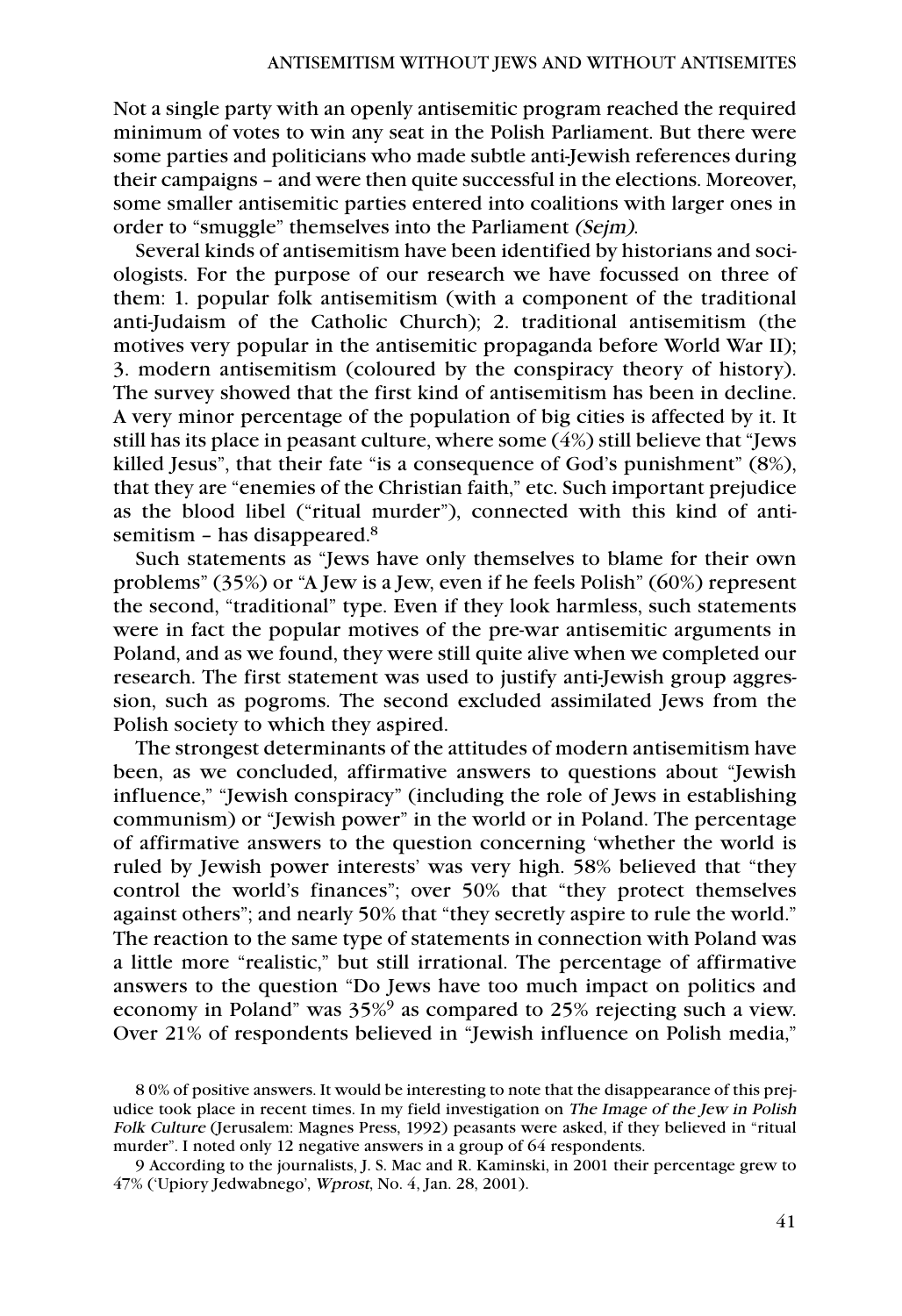but 25% did not. It was interesting to note that only 14% were ready to accept the statement that "Jews installed communism in Poland." It is also worth noting that 40% chose the statement that "the only reason for anti-Jewish hatred is prejudice".

The study focussed on 17% of people whom we could call "antisemites". They were respondents who did not choose any "pro-Jewish" answers. Another 8% could be classified as a group of "philo-Semites" – people who did not choose any "anti-Jewish" answers. There were also 57% of those who did not choose any "pro-Jewish" answers, but who for the most part replied negatively to the questions determining an antisemitic attitude. We considered this group to be open to antisemitic influences and ready to absorb them.

Naturally, we found the first group most interesting for our purposes. What kind of people were those antisemitic 17%? Not surprisingly, they were poorly educated, frustrated, and pessimistic,<sup>10</sup> while their political views were usually anticommunist and rightist. Many were active in the "Solidarity" movement.11 A significant percentage of them were religious people – but also those from "philo-Semitic" group were mostly religious, practising Catholics.12 Such determinants as sex, habitation (city, town, or village), social class, and political traditions in the family, seemed to have no significant influence on the attitudes toward Jews.13 To our surprise, the antisemites were not the oldest generation. They belonged to the age group of those who had been children during World War II. They could remember Jews as the victims of the Holocaust, but they could not remember the pre-war times. They witnessed the Holocaust as children, but they were young adults during the wave of antisemitism in Poland in 1945–46. Older and younger groups were less antisemitic.

As sociologists have noted, negative features usually prevail in the stereotypes of other nations, because we tend to believe that our own is better. Contrary to this theory, we observed a very interesting irregularity in the stereotype of Jews and Germans. Although the level of antipathy toward Jews is still high (they are placed in fourth position on the Bogardus scale, after Gypsies, Germans and Arabs), to our surprise, there are more "positive" features in the stereotype of Jews (39%) then "negative" ones (30%). 29% of answers include neutral features in the image of the Jew. The difference in the stereotype of Germans is even bigger: 66% of positive features and 27% of negative ones.

<sup>10</sup> The questionnaire included questions that measured the level of frustration (for instance, "Do you think that you earn enough"; "Do you believe that your future / the future of the country will be better", etc.).

<sup>11</sup> It means, in the movement of "Solidarity" after 1989. It is called sometimes "Second Solidarity", because its ideological form is quite different from the original one of 1980/81.

<sup>12</sup> There are different modes of Catholicism in Poland. One is more open and ecumenical, the other fundamentalist and xenophobic.

<sup>13</sup> H. Datner-Śpiewak, 'Struktura i wyznaczniki postaw antysemickich', in Krzemiński: Czy Polacy s*ą* antysemitami?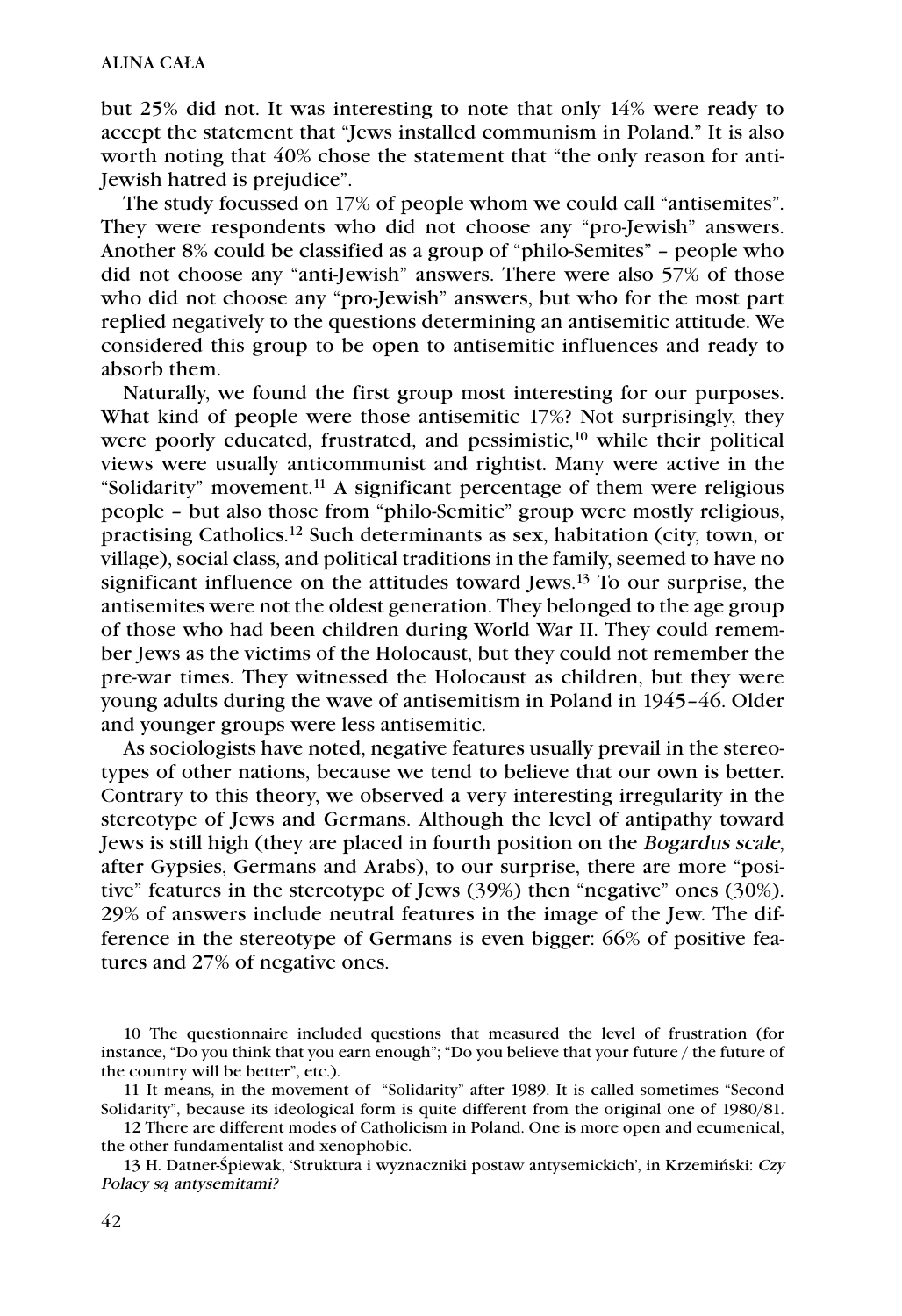The stereotype of Jews contended such traditional elements as: national unity, solidarity, religiousness, and high culture; Jews were supposedly enterprising, resourceful, industrious, laborious, good managers, thrifty; intelligent, peaceful, sensitive; with two new features, noted for the first time: they were good soldiers and had skills for leadership<sup>14</sup> (all positive qualities). Also among negative features one could hardly find something new. Traditionally, it was believed that Jews were interested only in their own gesheft, unfair, they were defined as swindlers, exploiters, misers, egoists, and usurers; greedy, shrewd, impertinent, insolent, etc.

We could note that the features relevant to their traditional economic role in the history of Poland were still important an part of the stereotype. But most of them were evaluated positively – which was something new. It was even more striking in the stereotype of Germans, which also have a strong component of 'economical' features ("skills in commerce," "good workers," etc.) In the pre-industrial society such features like "industrious, laborious, good managers" were valued negatively; "thrifty" was understood rather as "miserly " or "niggard," "intelligence" as "shrewdness," etc. The actual stereotype of Jew was formed in the times when the system of values of Polish society was pre-industrial in type. It seems that our research catches the very moment of the change of the system of values into an industrial type. The transformation is taking place now and that is why there has been no time to change the content of the stereotypes of Jews and Germans; only the evaluation has changed.

The results of our investigation indicate that the stereotype will be changed to fit the high position of Jews on the list of antipathy. Probably the features "borrowed" from the modern antisemitism's determinants will be adopted. As we may observe, statements like "Jews rule world finance," "they protect one another against gentiles," "Jews have too much power in the world," "they secretly aspire to rule the world," are accepted by over 50% of respondents.15 35% of them believe that "Jews have too much influence on the economic situation of Poland." Although those statements are not chosen as the answer to the question on the stereotype (which is an open question), they are a source of needed negative features. We know that stereotypes belong to the 'structural' level of culture and they do not change easily. We do not know if the above hypothesis is true, and if it is – how long the process of change will take. I hope we will have an occasion to check it, because Prof. Krzemiński is planning to repeat the survey.

The antisemitic movement in contemporary Poland comprises various marginal political parties, societies and organisations, as well as the skinhead and football-hooligan subculture among teenagers. The number of

<sup>14</sup> These two new features occurred only in several banquettes. Probably they reflect the image of Israel in the media. By the way, "skills for leadership" seems to be the reverse of "thrift for power".

<sup>15</sup> See also: J. Ambrosewicz-Jacobs and A. Orla-Bukowska, 'After the Fall: Attitudes toward Jews in Post-1989 Poland', Nationalities Papers, vol. 26, No. 2 (1998).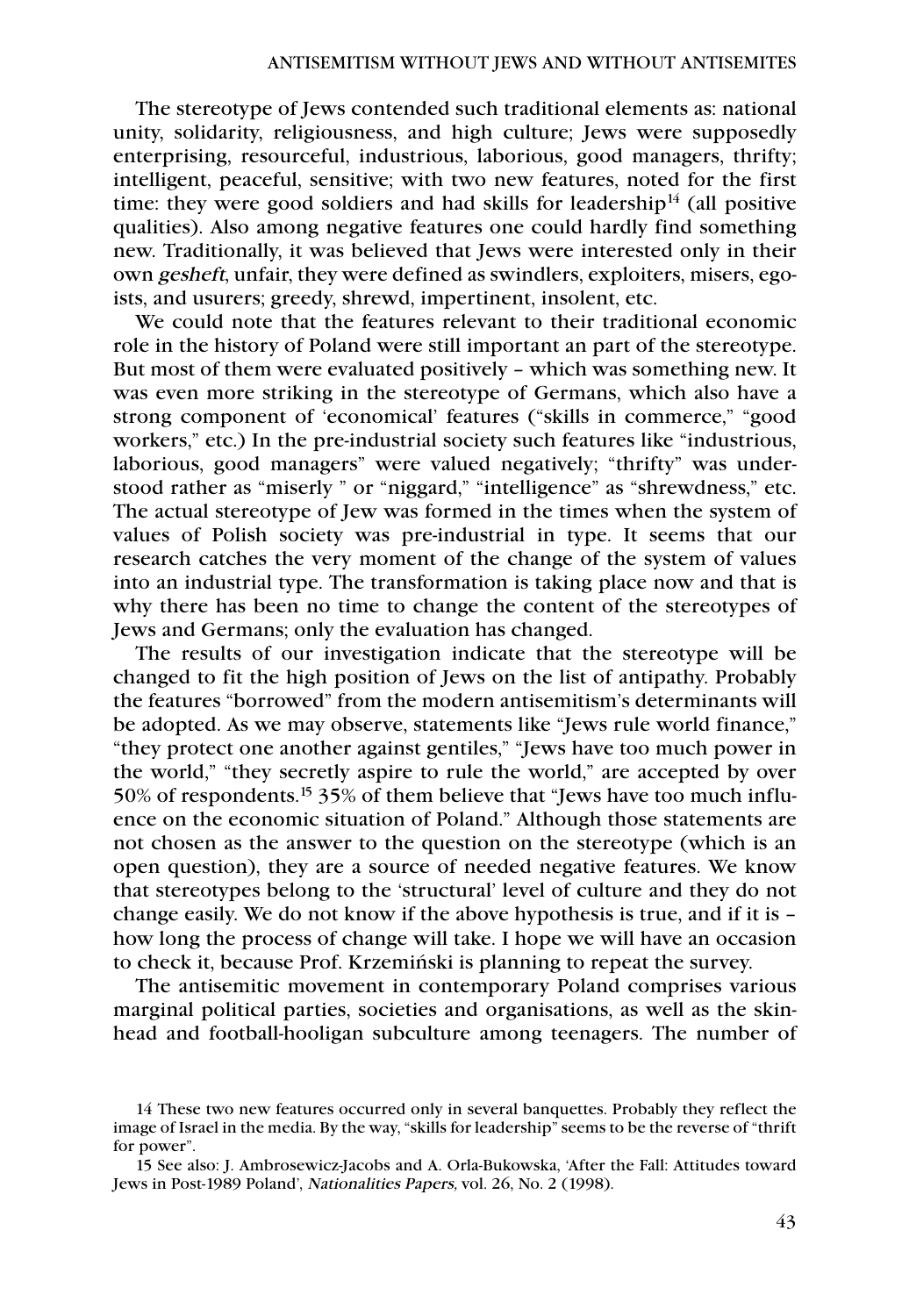parties decreased during the second half of the past decade. In 1992 there were 29 registered parties; in 1995 – 31; a year later – 12, and since 1997 their number has fluctuated between 9 and 6. The reason for this decrease was the introduction of a new electoral law in 1996, which favoured party mergers. Last year, however, brought an increase in their number to 10. It was a year of parliamentary elections, and on the unstable Polish political scene it always resulted in a high level of political activity. New parties were formed, some disappeared; others formed coalitions or underwent fusions. We cannot be sure if all 10 parties were active throughout the previous year.

Several groups appealing to chauvinism and antisemitism have been incorporated into the Solidarity Election Action (AWS), previously the ruling power (1997–2001), including two National Parties [Stronnictwo Narodowe], and the National Right [Prawica Narodowa] – a small but virulently chauvinistic organisation from Gdańsk, with offices in Warsaw, Posen and Lublin. One of its leaders became the minister of internal affairs in the past government, another was a consultant to the Prime Minister, proceeding to the post of deputy minister of education, while the third headed the Polish delegation to the European Council and had become its deputy chairman. One of the most influential factions in the coalition was the Christian National Federation (ZCHN), while a minor one was the Confederacy of Independent Poland – "Homeland" [KPN-"Ojczyzna"]. Leaders of both groups deny being antisemites, but utterances and actions of some members of these parties testify to their readiness to make use of anti-Jewish sentiments.<sup>16</sup> Antisemitic activists and publicists for the most part deny antisemitism. It is difficult to assess whether the underlying reason for such a repudiation is fear of the law or an awareness that dissemination of lies and hate is wrong. Therefore the antisemitic propaganda presently advanced in Poland is lacking not only Jews, but also – antisemites. This ideology is also anti-European, and hostile to the European Union.

Although AWS used subtle anti-Jewish messages during election campaigns, its members, including the antisemitic activists, remained silent on the subject when they found themselves in the parliament. Probably it was a result of gentlemen's agreement between more liberal and radical fractions of the ruling coalition, or a form of political correctness – they learned from the past adventures of former president Wałęsa or of the head of the Polish Catholic Church, Cardinal Glemp, that public antisemitic announcements by people at the 'top' were punished by international reaction. Because there is no "Jewish problem," their antisemitic persuasions could hardly be observed in their parliamentary activity – with one characteristic exception: the re-privatisation law, which excluded Jews, former citizens of Poland. The President's intervention blocked it successfully.

<sup>16</sup> There were several training camps for skinheads and brawlers organised in the summer of 1999; one of them (at Ustron) was under the patronage of the members of Parliament J. Lopuszanski (ZChN) and A. Slomka (KPN-"Ojczyzna").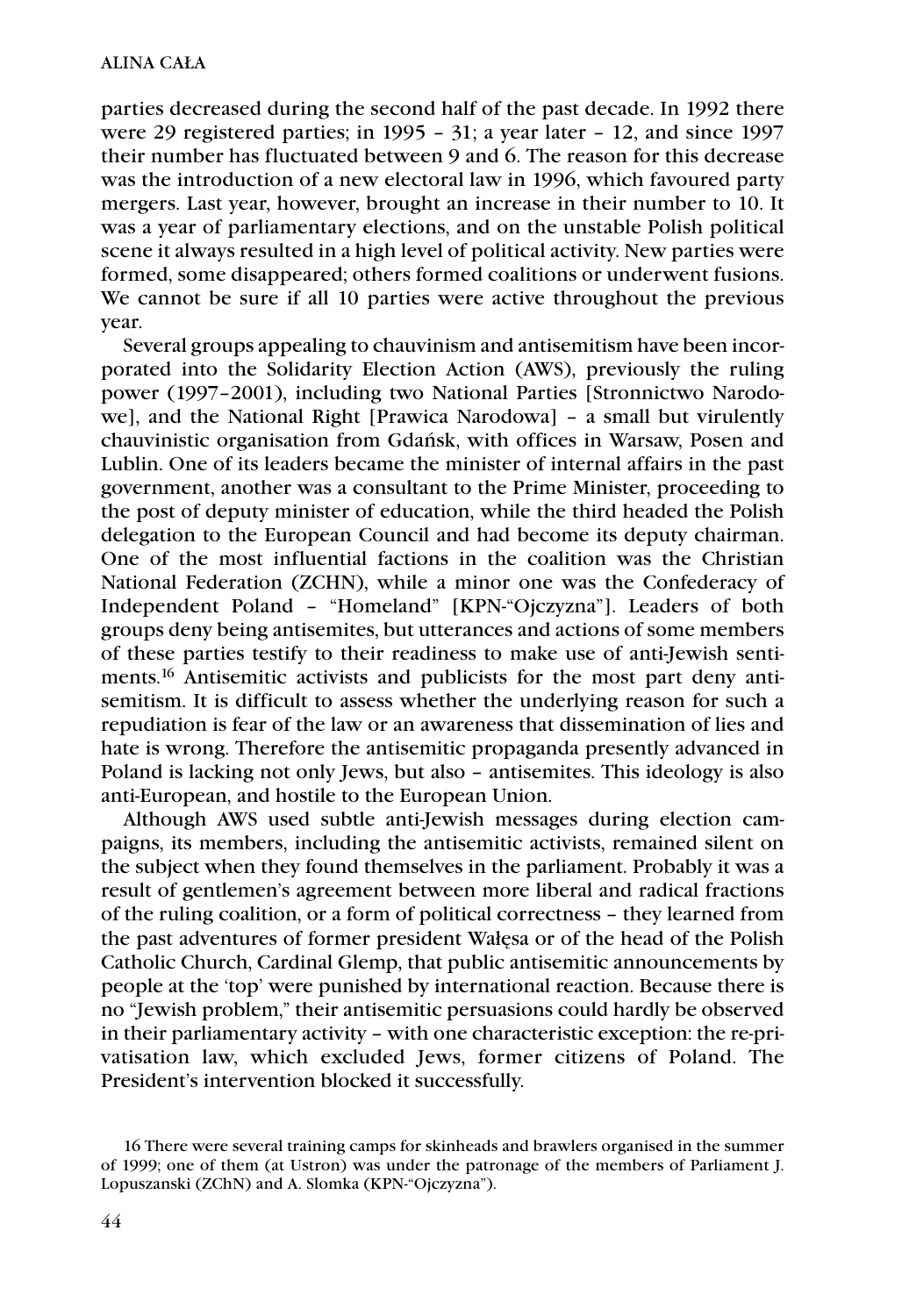Since the last parliamentary election (2001) the main ruling power has been the post-communist party SLD. The opposition includes the League of Polish Families [Liga Rodzin Polskich], which won 6% of votes, thanks to the promotion by Radio Maryja. Among leaders of the party are well-known antisemitic activists, like the Giertychs (father and son), descendants of a pre-war radical Polish fascist, Jan Lopuszanski (previously in ZCHN), and Zygmunt Wrzodak, a former populist member of "Solidarity."

The Catholic broadcasting station Radio Maryja has played a major role in the dissemination of antisemitic ideas; it was given a concession to broadcast in 1994. It broadcasts daily and thanks to satellite is heard also abroad. The radio is detached from the Catholic hierarchy, but many parish priests, particularly in towns and villages, tell people to listen to the radio station. Its influence has somewhat decreased recently. In 1999 7,7% Poles (that is about 3,000,000 people) were listeners of Radio Maryja, while late in 2000 there were 5,7% (that is a little over two million). The bulk of the audience are women (70%), from the age group of 55 to 65, having elementary or vocational education. A daily newspaper associated with Radio Maryja, Nasz Dziennik, has been published since 1998 in about 100,000 copies. Its title and ideology refer to the Ma*ł*y Dziennik, an antisemitic paper initiated by the Polish episcopate and issued in the years 1934–39 by the Grey Friars situated at Niepokalanow near Warsaw. The Nasz Dziennik claims a Catholic background, but the editorial board does not include a church official and is thus unconstrained by any control or supervision of the Catholic Church or its hierarchy. The columns of the paper often contain openly antisemitic articles. The RM milieu has been very active on the political scene and has introduced 18 deputies and senators to the both chambers of the past Polish parliament, and the above-mentioned League of Polish Families in the present Sejm.<sup>17</sup>

In 1999 and 2001 the number of antisemitic publications offered at bookstores and news-stands all over Poland grew considerably, as compared to previous years.<sup>18</sup> The fact that they have been circulated by the biggest, state-owned distribution agency Ruch has won it a bad reputation. Due to such mass distribution, antisemitic press and books reach every town, no matter how small, and are available at any Ruch news-stands and a majority of bookstores, not necessarily specialising in this kind of literature. Some bookshops, particularly in small towns, display antisemitic publications as their major offer, side by side with schoolbooks. This expansion has alarmingly increased their editions.

The following eight publishing companies likewise specialise in antisemitic production: GoldPol (of Leszek Bubel), Retro (Henryk Pająk's firm),

17 The last public opinion poll (September 2004) noted the jump of sympathy for the League form 6% to 16%.

<sup>18</sup> See: A. Cała, 'Contemporary antisemitism in Poland', Polish Western Affairs, vol. 32, No. 2 (1991), pp. 161–71; A. Cała, 'Antisemitism in Poland Today', Patterns of Prejudice, vol. 27, No. 1 (1993), pp. 121–7; A. Cała, 'Poland', in The Skinhead International. A Worldwide Survey of Neo-Nazi Skinheads (New York: Anti-Defamation League, 1995), pp. 59–62.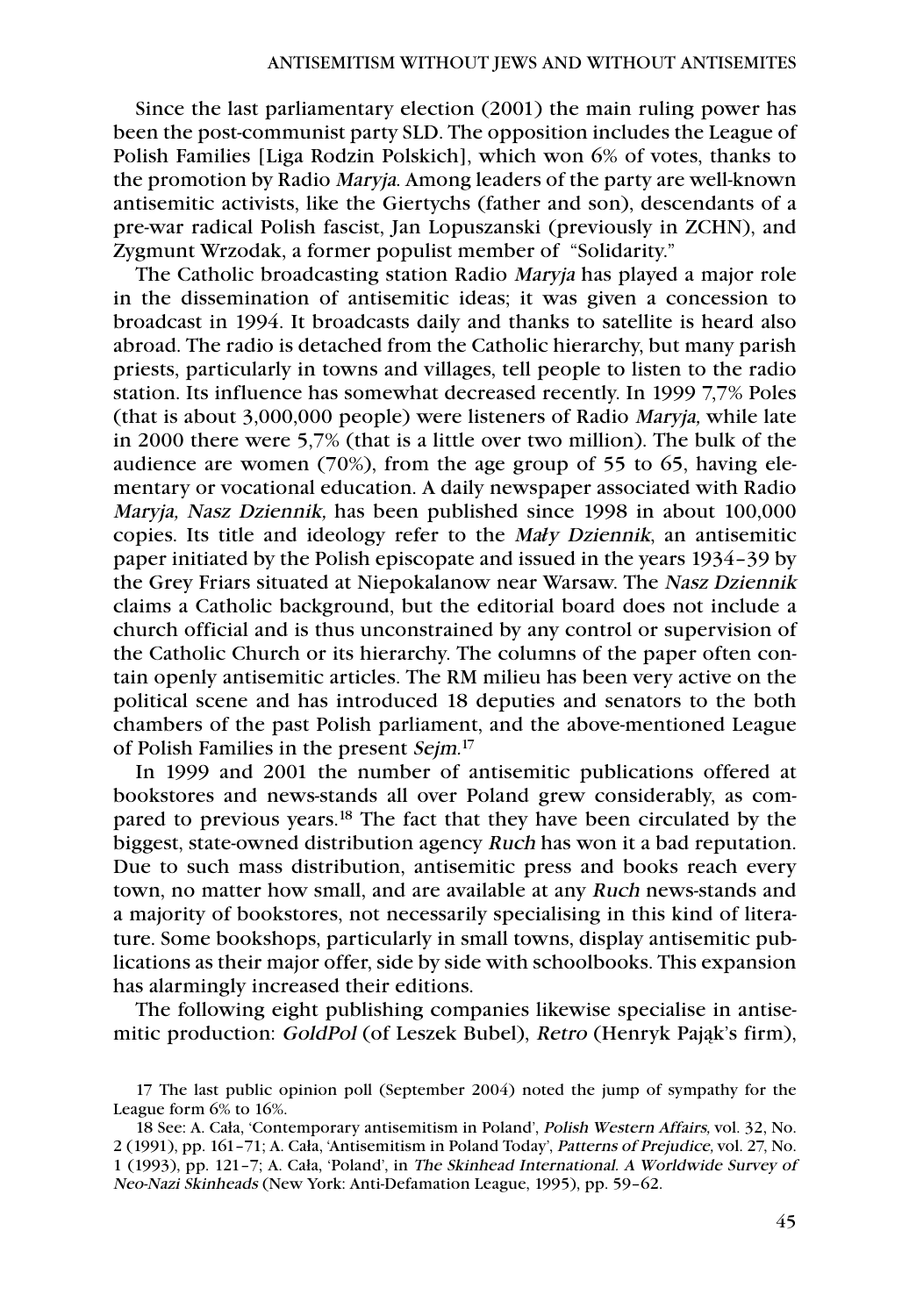von Borowiecky, Ojczyzna (of Bogusław Rybicki), Nortom (of Norbert Tomczyk from Wrocław), Fulmen, Antyk, and Ad astra. New titles have joined the numerous reprints of the pre-war 'classics.' The GoldPol publishing company issued at least 13 titles (1999–2000), with over a dozen thousand copies of each, and has been issuing three aggressively antisemitic periodicals, distributed by the Ruch and other, private, distribution companies. In total, in 1999–2001 antisemitic productions amounted to at least 24 titles (including two re-editions of the infamous (Protocols of the Elders of Zion). There were thirteen periodicals distributed all over Poland devoted exclusively to antisemitic propaganda, and six others regularly featuring antisemitic articles.<sup>19</sup> Zins of skinheads and football-hooligans, circulated in only a few copies, have a similar message for their readers. There were at least 26 websites of Polish Jew-haters in 1999–2000 and 39 in the following year (including two prepared by Polish antisemitic activists in the United States). Nationalism, racism or neo-nazism makes the colouring of the musical production of 19 bands (their number is hardly fixed, since many are short-lived, but new ones keep on emerging). There were over 34 tapes of this kind of music produced in 1999–2001.

The number of anti-Jewish incidents has grown for the last two years. In the early 1990s several were reported annually, whereas in 1999 there were at least 28 such incidents, 45 in 2000, and 48 in 2001. <sup>20</sup> The most common are profanation of Jewish cemeteries and Holocaust memorials. In Kraków there were four such events in 1999, and three in Tarnów. Frequent vandals' assaults against synagogues and other Jewish public buildings usually involve breaking windowpanes, destroying plates, leaving excrement and vituperative wall writings. Threatening letters and phone calls also happen occasionally. Jewish communities and local agencies of the Social and Cultural Society of Jews (TSKZ) have been forced to hire security guards, because the state administration seems unable to provide them with protection. Anti-Jewish graffiti can be seen in almost any town or city; and they are seldom removed. The acts of vandalism and violence are expected to increase. The perpetrators are encouraged by the inaction of the authorities, which are rarely successful in prosecuting them and seem very lenient towards the dissemination of hatred.<sup>21</sup>

The usefulness of antisemitism as a tool in the political game is the reason why politicians are not interested in combating this disease. Under the law, offences against a person's ethnic origin or religion and public calls for

<sup>19</sup> We have excluded here any local or all-Polish periodicals that publish antisemitic texts occasionally.

<sup>20</sup> One of the sources of information was a questionnaire sent to local Jewish organisations.

<sup>21</sup> In total, there were 31 people beaten by skinheads and neo-Nazis in 1996, three persons were killed; a year later – 125 victims had to be taken to the hospital, and six were killed. In 1998 the numbers grew to 156 persons beaten and two persons killed. Most of the victims were the members of other subcultures, like punks or anarchists, two Africans were killed, and several – Arabs and Asians – beaten.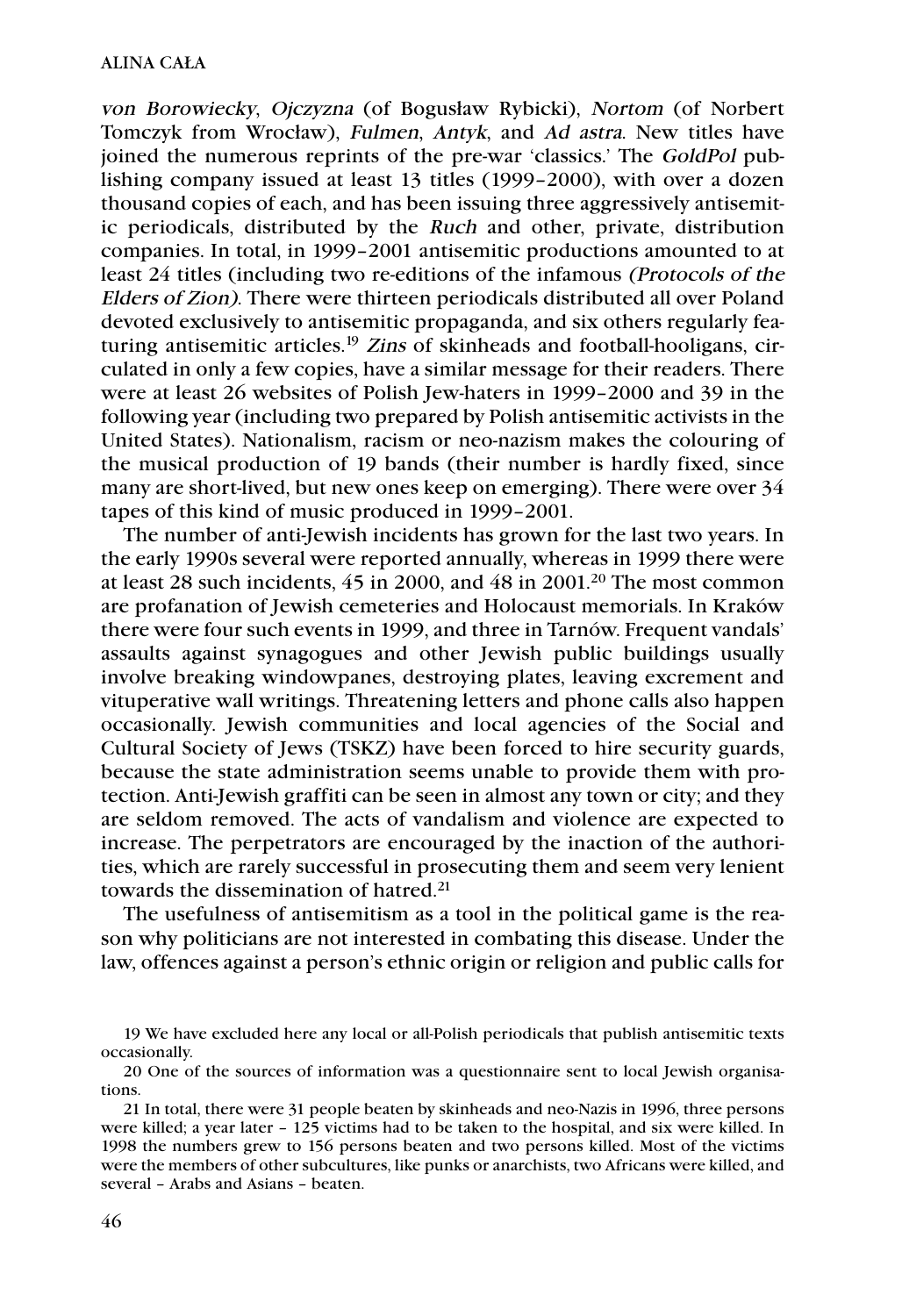ethnic and religious hatred are to be penalised by three-year sentences. But this is a rather latent law. Most trials finished with acquittals because of the "low degree of damage to society". The Ministry of Education did nothing to introduce programs teaching tolerance, on the contrary – it tolerated (for nearly 8 years) the existence of an obviously antisemitic school textbook. <sup>22</sup> The feeble reaction of law enforcement suggests that the propagation of antisemitism is tolerated or even supported by the state administration. Organisations operate that should never be legal by virtue of the Constitution.

In such an atmosphere there is a wide margin of tolerance for antisemitism in society. The participation of parties and organisations that avail themselves more or less overtly of antisemitism in the legislature and state administration, together with antisemitic slogans or allusions used as sociotechnique tactics in all election campaigns, have diminished public sensitivity to this phenomenon. Nobody tried to sue the candidates for their anti-Jewish utterances during the last presidential and parliamentary campaigns.23 Sections of the Polish intelligentsia has long regarded antisemitism as an ideological proposition, which is somewhat 'unreasonable,' but legitimate enough to take part in the democratic politics and discourse, and not as a manifestation of dangerous social disease. The problem does not exists for Public TV or Radio; and the daily press seems to be bored and less ready to publicise incidents, which occur more and more often and loose their attractiveness as 'scandals' or sensations. Antisemitism is not denounced; it is negated or reduced to a minor aberration, which does not have any bearing on the main current of political life.

Law enforcement had started monitoring some websites set up by nationalists and extremists. But while the prosecution did manage to remove a periodical *Ł*ódzki Szaniec from a Polish server, it soon reappeared on a foreign one. In October 2000 a court in Kielce sentenced the author of antisemitic letters published on the Internet Radio Shalom to ten months imprisonment with a stay of execution. The Court decided that the actions of the accused, who used a pen-name 'future Auschwitz commander' and praised the genocide executed by Hitler and Eichmann, were of a "high degree of damage to society" because "he had disseminated the racist slogans all over the world". This bizarre substantiation suggested that the propagation of similar ideas in Poland represented a "low degree of damage" (and, indeed, this is a legal practice). Still, considering the total impunity of the antisemites using other media (the press or Radio Maryja station), these are hardly real accomplishments. Use of the Internet is not very widespread in Poland, while its users are usually better educated, more critical, and less susceptible to antisemitic propaganda. As it is now, it seems much more sen-

<sup>22</sup> See the special issue of the Biuletyn *Ż*ydowskiego Instytutu Historycznego, No. 183/184 (1997).

<sup>23</sup> In the previous campaigns such attempts were made, but to no avail; all complaints addressed to the legal apparatus were dismissed or discontinued.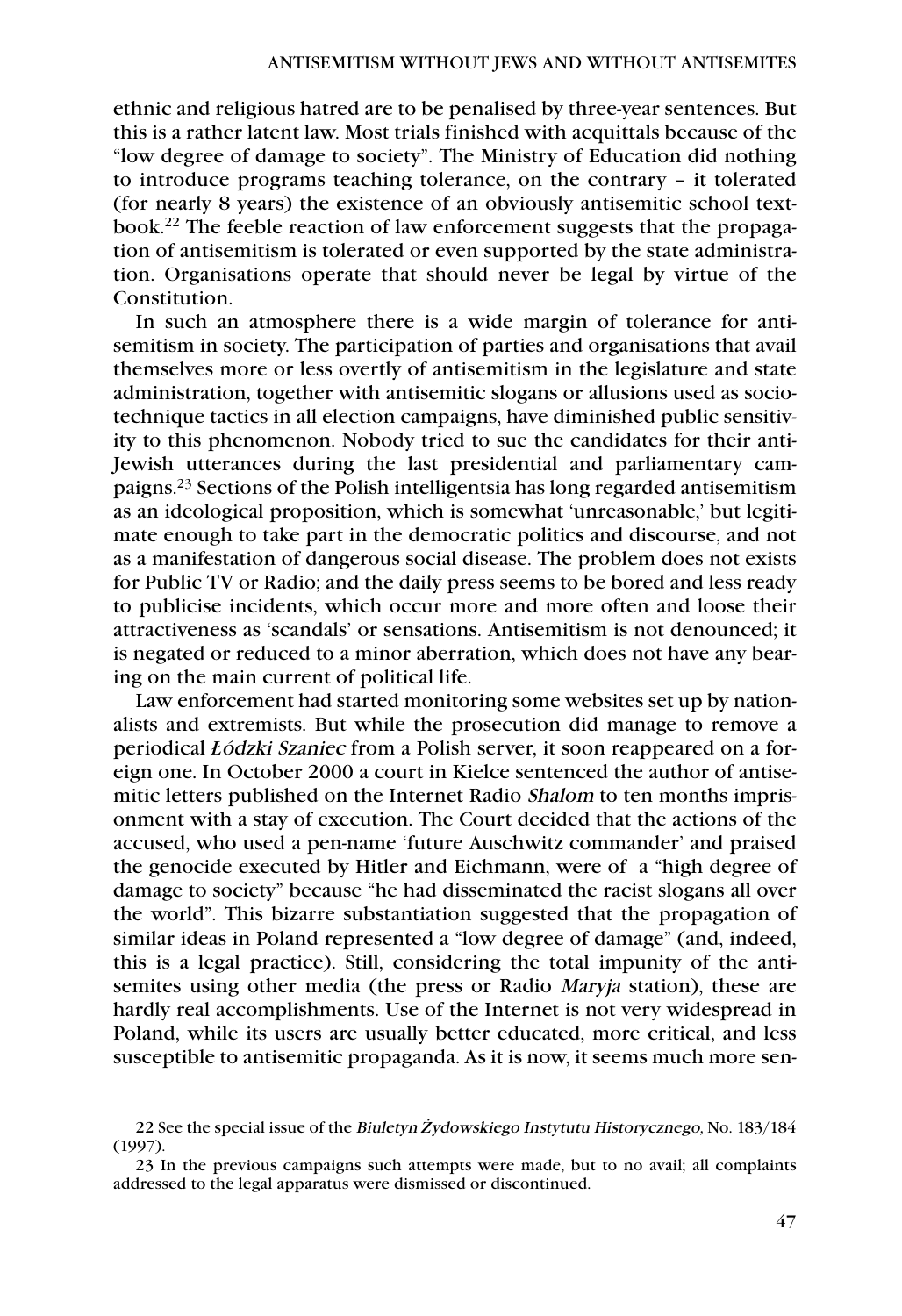sible and advisable to eliminate antisemitic publications from kiosks and bookshops. Nonetheless, one can only welcome the decisions of the servers' owners to remove chauvinistic and antisemitic websites, sometimes also when prompted to do so by other Internet users.

Satisfactory tendencies can be observed in the Polish Catholic Church in recent years, although its bad traditions have not been overcome yet. It seems that the hierarchy has prevailingly accepted the path of reforms initiated at the Vatican Council, while part of the clergy and some Catholic intellectuals are opposed to it. Very often the opposition involves the antisemitic ideas or public approval for some antisemitic propaganda motifs. Anyway, few antisemitic utterances have occurred recently on the part of priests – with the notable exception of the activities of Radio Maryja station, described elsewhere.

In June 2000 the Primate Cardinal Glemp publicly apologised for clerical advocates of antisemitism. Prior to that he had endorsed the action against the anti-Jewish graffiti in cities. While visiting Israel in March 2000, during a Sunday service at St. Catherine's Church in Bethlehem, he appealed: "Let us do our best to stop the anti-Jewish wall writings, so that we are not found lacking Christian love." Some bishops, however, have appended the sermon with a number of stipulations. Archbishop Michalik said: "It is my feeling that no one should be attributed with antisemitism, because this is the way to sow hostility, variances, and hatred. Today we scare people of antisemitism; we can see a dangerous taboo being enforced on the subject. It can result in incalculable damage."24

The Lublin Catholic University remained a major centre of right-wing nationalistic Catholicism. Some of its professors, including priests, have been active participants of the antisemitic discourse in Poland, and have also been trying to develop a 'new' version of Catholic antisemitism, associated with anti-communism and close in a way to the Lefèbvre creed.

For the advocates of the national-Catholic outlook the concept of anti-Polonism is much clearer than that of antisemitism. It has been present in the Polish public discourse since the late 1960s. It has even earned a definition: "external or internal actions<sup>25</sup> aimed at the destruction of the Polish state and nation, hostility towards Poland and Poles, use of lies and insinuations calculated to blacken the image of the nation".26 In the popular usage the anti-Polonism is limited almost exclusively to the alleged 'anti-Polish machinations' on the part of Jews. Regretfully, there is no denying that the

24 Weekly Niedziela, June 11, 2000. Archbishop Michalik, who more than once used antisemitic hints in his sermons, was recently elected as leader of the Episcopate.

25 It is an allusion to Jews as 'lackeys' of Israel – the motive from the 1968 communist propaganda. One can observe the 'hints' tactic in this text: every Polish reader knows that the 'definition' concerns Jews, although they are not mentioned.

26 Encyklopedia "bia*ł*ych plam" (Radom: Polskie Wydawnictwo Encyklopedyczne, 2000); this is a multi-volume publication compiled by the group of extreme rightists and by the circle connected with the Lublin Catholic University; the contents of the entries display the fundamentalist model of Catholicism and are extremely chauvinist.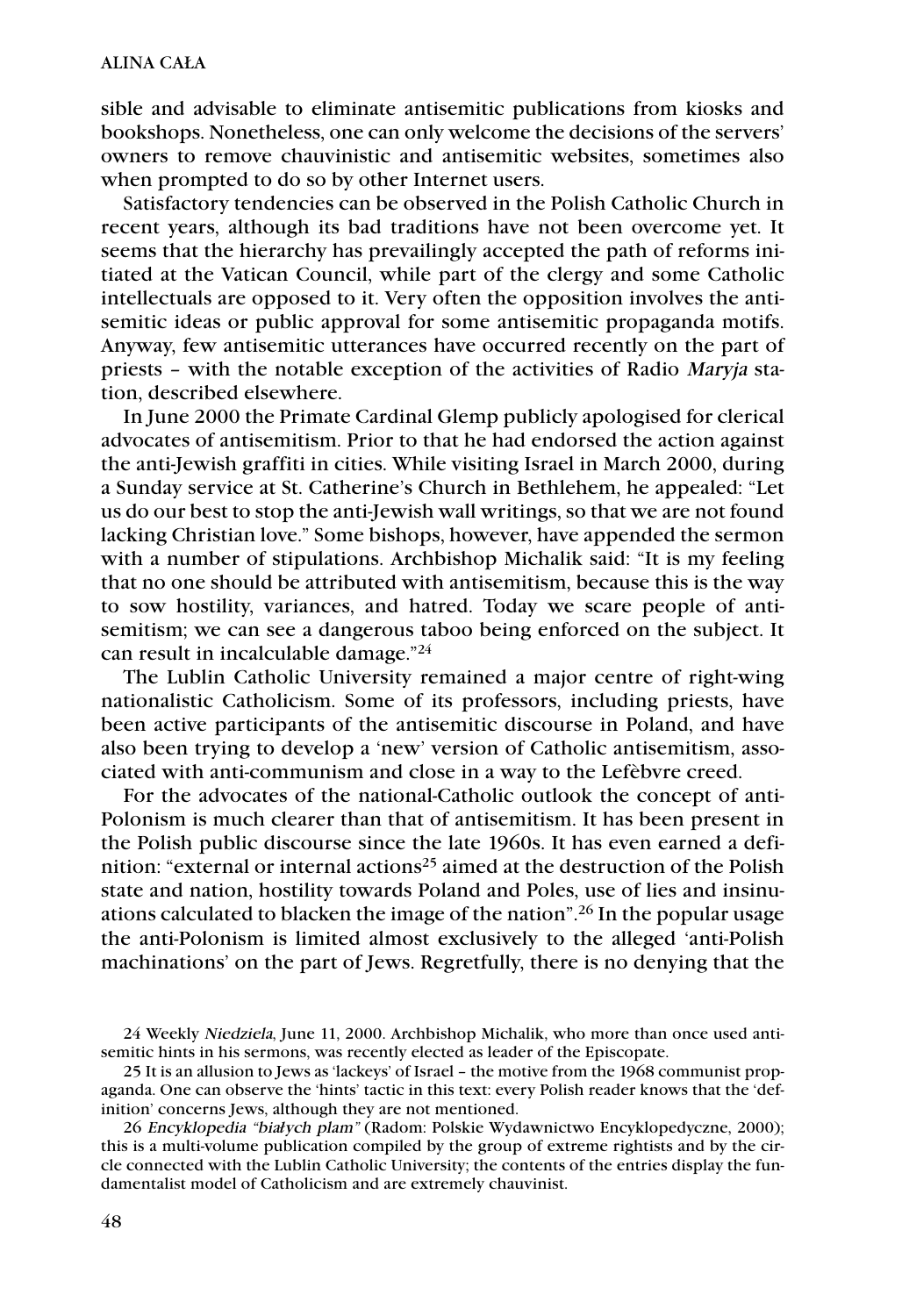concept of anti-Polonism has successfully established itself in the public discourse; many important publicists and intellectuals regard antisemitism and anti-Polonism as two equivalent phenomena. It seems, however, that the Polish antisemites run the workshop and the hotbed of anti-Polonism is there. No conspiracy of American Jews, even if planned in minutest details with such an accomplice as Israel's government, could do more harm to Poland than a single utterance of Father Jankowski or the president of American Polish Congress, Edward Moskal.

The main topics of antisemitic publicity can be traced back to the national and Catholic tradition, which attained its definite form in the late 1930s, and to the 'anti-Zionist' ideology of 1967–68. Antisemitic publicists like to refer to the pre-war traditions of the National Party and National-Radical Camp (ONR). They are not so eager to uphold the antisemitic slogans of the campaign of 1968. Still, some front propagandists of the period made a glorious return in the attire of nationalist and Catholic patriots, who prevent the 'invasion of Jews and masons.' In the propaganda of 1967–69 Zionism was described as a reactionary ideology, as a weapon used by the imperialists and neo-fascists, as the cosmopolitan hotbed of anti-communism, as racism, as striving towards world domination. Polish Jews were identified as Zionists and accused of 'double loyalty,' or rather of being 'lackeys' of Israel, acting against Poland. It was Jews who were blamed for the 'errors and distortions' of the Stalinist era, which had supposedly been premeditated anti-communist and anti-state actions. Some aspects of the March 1968 propaganda, such as reducing the extent of the Holocaust, were close to Holocaust denial.

For the last three years the adaptation of the so-called 'historical revisionism' has been rapidly progressing. The 'religion of the Holocaust' concept has not been used in the Polish public discussion until recently. It is a mild version of Holocaust denial. 'Jewish centres' are criticised for 'creating a Holocaust religion' and using it against the Poles or against Catholicism. In 1999–2000 it was one of the leitmotifs of the antisemitic discourse. Edward Moskal, a representative of the American Polish community, claimed, for instance, that Jews exploit the Holocaust to raise funds "to beat the Poles"; his views were formed mainly under the influence of Wojciech Wierzecki, the head of the communist party section at the Polish Philology Institute at Warsaw University after March 1968, presently an editor of the Zgoda biweekly in Chicago. This man is said to be the author of Moskal's letters and speeches.

Heated discussions on the problem of antisemitic publications in Poland have arisen around the scandalous publication of the Tematy niebezpieczne [Dangerous themes] by a scholar of The Opole University, Dariusz Ratajczak<sup>27</sup> (March 1999). It was the first time that a Polish author so explicitly upheld the Holocaust deniers' arguments. Ratajczak called the historians

<sup>27</sup> Ratajczak was an active member of a National Party, one of several active in Poland in the last decade.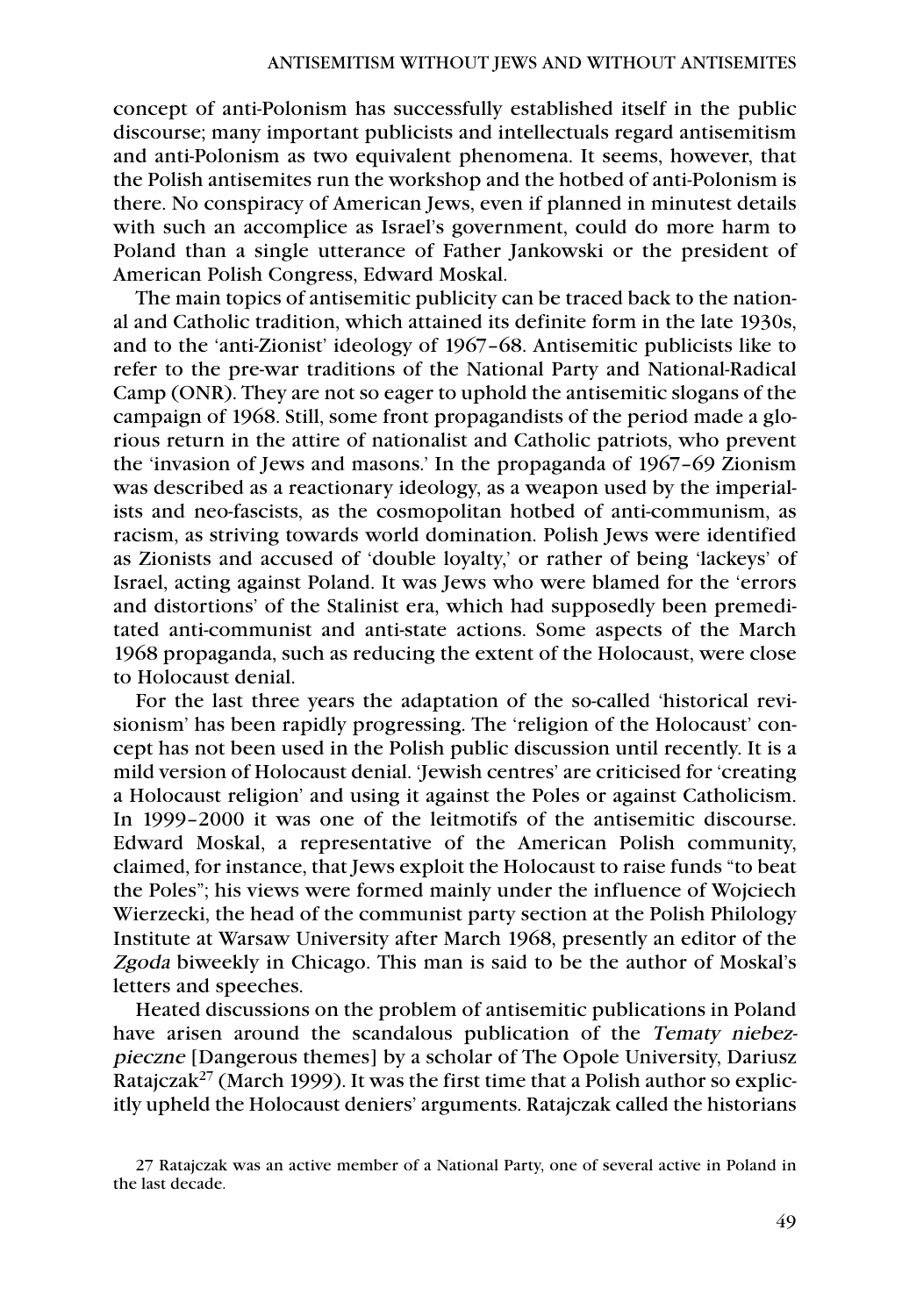studying the Nazi genocide of Jews "adherents of the Holocaust religion, who advocate censorship and thrust the false, propaganda picture of the past upon the international public." In the conclusion he said expressly: "To sum up the subject, we may state without fear of a gross error, that Cyclone B was used in the camps for disinfecting, and not for murdering people." Similar opinions began to appear in other antisemitic publications. In Radio Maryja the defence of Ratajczak's theses has been put by a professor of Lublin Catholic University and a professor of history of Warsaw University.

The scandal surrounding Dariusz Ratajczak's book resulted in the first 'Holocaust denial' trial against the author with the prosecutor demanding 10 months imprisonment. On 7 December 1999 the District Court in Opole decided that Ratajczak had, in fact, denied the Nazi crimes, but due to the "low degree of damage to the society" of the offence the case was discontinued. Upon appeal, however, on 14 April 2000 the Regional Court in Opole resolved the case needed reconsideration – but 'the last word' of the judge was not very different. He decided that the number of 300 issues of the book was a proof of rather limited circulation, and therefore – of a "low degree of damage to the society." Meantime the book was reprinted en masse by the antisemitic press and the GoldPol publishing house.

'Pandora's box' was opened in 2001 when a book S*ą*siedzi [Neighbours] by an American scholar of Polish origin, Jan Gross, was published in Poland. Moreover, a documentary film by Agnieszka Arnold (under the same title) was shown on public TV. They dealt with the mass murder of Jews of the town Jedwabne by their Polish neighbours in 1941. The Polish public was shocked. Almost all dailies and periodicals took part in the discussion, some denying the incident, trying to place the blame on the Germans, or justify the crime by accusing the Jewish victims of collaborating with the Soviet secret police before 1941.<sup>28</sup> The official trial was introduced. It has not been finished, yet the most recent findings indicate that this crime was initiated and committed by a group of Poles of Jedwabne, who after a bloody pogrom herded the Jewish population of the town (their number unknown) into a barn and burned them alive. There is no evidence of an initiative by the Germans or their participation, or even their presence during the slaughter. 29

This knowledge was not easily absorbed by Polish society. The results of the public opinion poll by COBOS<sup>30</sup> showed that only 17% of Poles did not hear about the matter. Of 83% who learnt about it from the mass media, 41% believed that Germans were the sole perpetrators; only 6% of Poles were ready to accept the shocking truth. The most common reaction, even

<sup>28</sup> The town of Jedwabne between 1939–41 was occupied by the Soviet Union.

<sup>29</sup> Witnesses told of eight German policemen present at the time in the town.

<sup>30</sup> COBOS no 131. It was completed 6–9 April 2001 on the group of 1036 representative respondents. The results were published on the Internet by Bogna Wciórka – before the official announcement on the results of the trial.